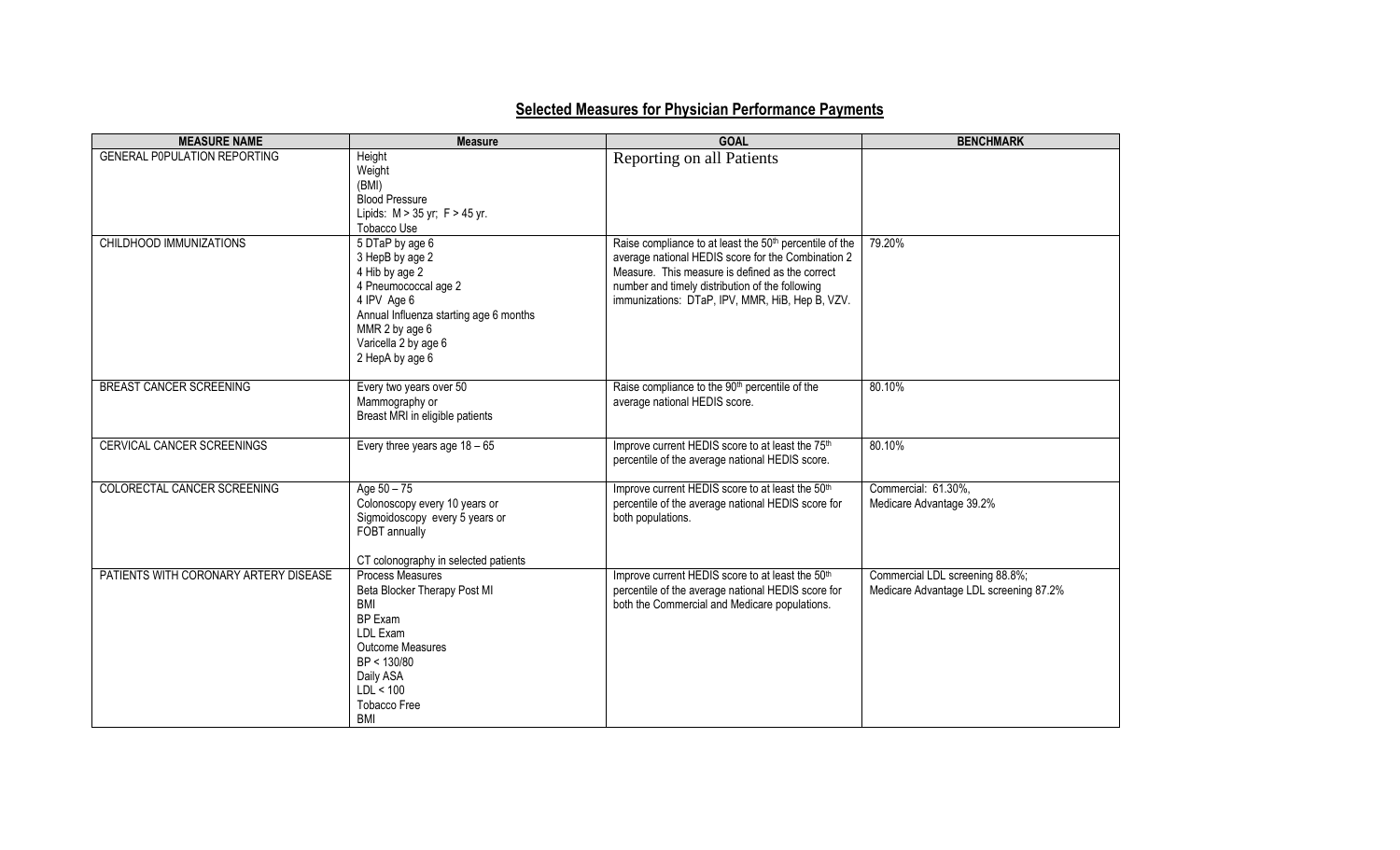| <b>MEASURE NAME</b>                                  | <b>Measure</b>                                                                                                                                                                                                                                                        | <b>GOAL</b>                                                                                                                                                                                        | <b>BENCHMARK</b>                                                                   |
|------------------------------------------------------|-----------------------------------------------------------------------------------------------------------------------------------------------------------------------------------------------------------------------------------------------------------------------|----------------------------------------------------------------------------------------------------------------------------------------------------------------------------------------------------|------------------------------------------------------------------------------------|
| <b>CHRONIC HEART FAILURE</b>                         | Process Measures<br>BP exam<br><b>Ejection Fraction</b><br>Pulse Exam<br>Serum Creatinine<br><b>Outcome Measures</b><br>ACE/ARB therapy if LVF<= 40<br>Beta-Blocker if LVF <= 40<br>BP < 130/80<br>Heart rate $< 80$<br>If Afib, then anticoagulation<br>Tobacco Free |                                                                                                                                                                                                    |                                                                                    |
| CONTROLLING HIGH BLOOD PRESSURE Adults               | Age >18 years<br>ACE/ARB if $GFR < 60$<br>BP Exam<br>BP < 140/90<br>BP < 130/80 if GFR < 60                                                                                                                                                                           | Improve current HEDIS score to the 50th percentile of<br>the average national HEDIS score for the<br>Commercial population, and reach at least the 50th<br>percentile for the Medicare population. | Commercial 87.9%, no benchmark available for the<br>Medicare Advantage population. |
| CONTROLLING HIGH BLOOD PRESSURE<br>Child/Adolescents | < 18 years<br>Process Measures<br><b>BMI</b><br><b>BP Exam</b><br>Fasting blood glucose<br>Serum Creatinine<br>Total Cholesterol exam<br>Urine analysis /microalbumin<br>Outcome Measures<br>BP < 120/80<br>Fasting Blood glucose <= 100<br>Total Cholesterol <= 200  |                                                                                                                                                                                                    |                                                                                    |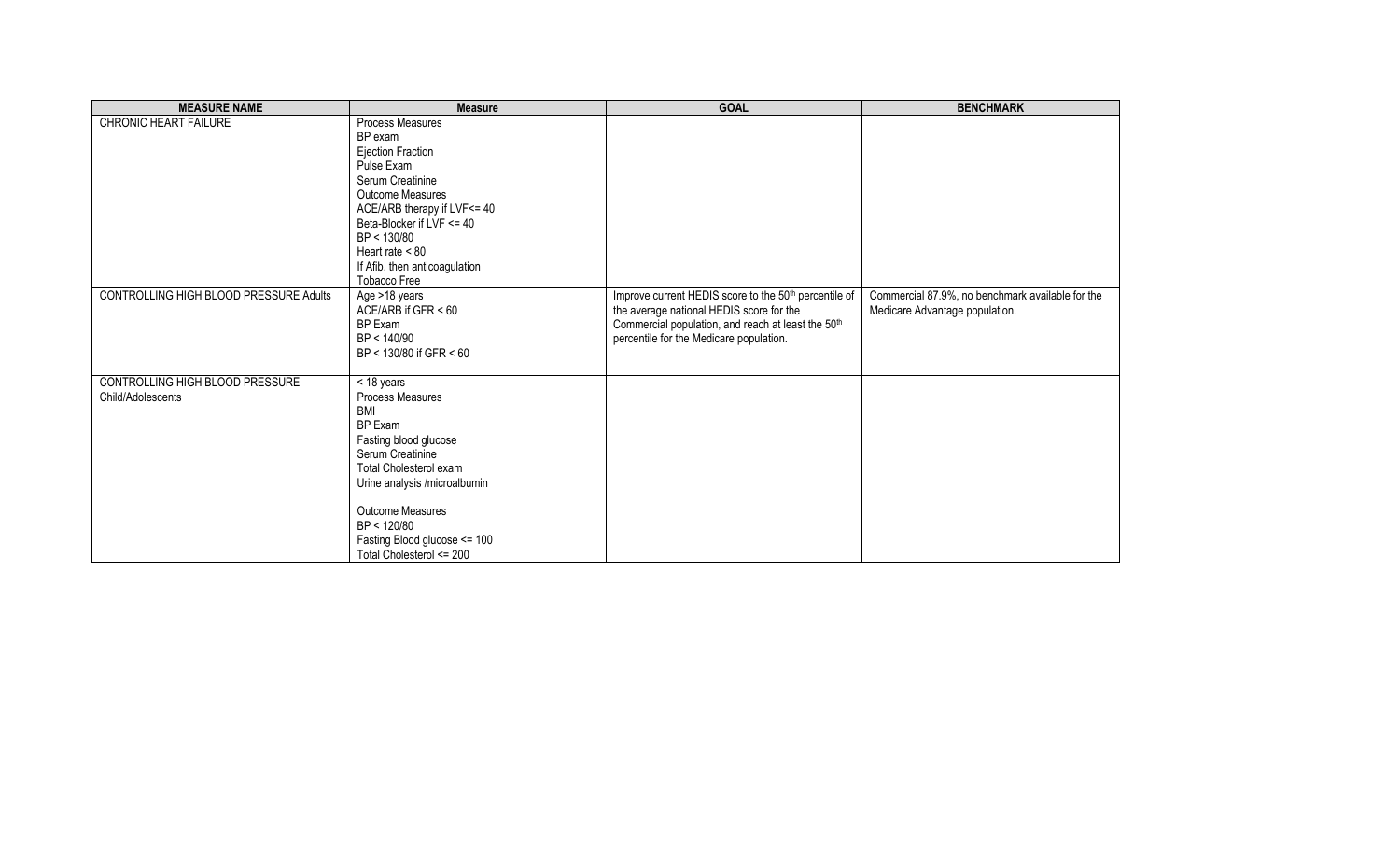| <b>MEASURE NAME</b>                            | <b>Measure</b>                       | <b>GOAL</b>                                                                        | <b>BENCHMARK</b>                                                                                    |
|------------------------------------------------|--------------------------------------|------------------------------------------------------------------------------------|-----------------------------------------------------------------------------------------------------|
| <b>COMPREHENSIVE DIABETES CARE Adults</b>      | Age $> 18$ years                     | Improve current HEDIS scores to at least the 50 <sup>th</sup>                      | HbA1c testing: Commercial 89.5%, Medicare                                                           |
|                                                | Process Measures                     | percentile of the average national HEDIS score for                                 | Advantage 90.10%                                                                                    |
|                                                | <b>BP Fxam</b><br>Diabetic Foot Exam | HbA1C screening. Poor Control >9, Eye Exams,,                                      |                                                                                                     |
|                                                | HgA1c exam                           | LDL-C screening LDL <100, Medical Attention for<br>Nephropathy, and BP < 140/90. . | Poor control >9: Commercial 27.6%, no benchmark<br>available for the Medicare Advantage population. |
|                                                | LDL exam                             |                                                                                    |                                                                                                     |
|                                                | Microalbumin exam                    |                                                                                    | Eye Exam: Commercial 56.4%, Medicare Advantage                                                      |
|                                                | <b>Retinal Exam</b>                  |                                                                                    | 59.3%                                                                                               |
|                                                |                                      |                                                                                    |                                                                                                     |
|                                                | Outcome measures                     |                                                                                    | LDL Screening: Commercial 85.4%; Medicare                                                           |
|                                                | BP < 130/80                          |                                                                                    | Advantage 86.4%                                                                                     |
|                                                | HgA1C < 8<br>LDL < 100               |                                                                                    | LDL <100: Commercial 47.7%; no benchmark                                                            |
|                                                | <b>Tobacco Free</b>                  |                                                                                    | available for the Medicare Advantage population.                                                    |
|                                                |                                      |                                                                                    |                                                                                                     |
|                                                |                                      |                                                                                    | Monitoring for Nephropathy: Commercial 82.8%,                                                       |
|                                                |                                      |                                                                                    | Medicare Advantage 86.2%                                                                            |
|                                                |                                      |                                                                                    |                                                                                                     |
|                                                |                                      |                                                                                    | BP < 140/90: Commercial 65.9%, no benchmark<br>available for the Medicare Advantage population      |
| <b>COMPREHENSIVE DIABETES CARE Adolescents</b> | Age $<$ 13                           | Improve current HEDIS scores to at least the 50 <sup>th</sup>                      |                                                                                                     |
|                                                | Process Measures                     | percentile of the average national HEDIS score for                                 |                                                                                                     |
|                                                | BP Exam                              | HbA1C screening. Poor Control >9, Eye Exams,,                                      |                                                                                                     |
|                                                | HgA1c exam                           | LDL-C screening LDL <100, Medical Attention for                                    |                                                                                                     |
|                                                |                                      | Nephropathy, and BP < 140/90. .                                                    |                                                                                                     |
|                                                | Outcome measures                     |                                                                                    |                                                                                                     |
|                                                | BP < 130/80                          |                                                                                    |                                                                                                     |
|                                                | HgA1C < 8                            |                                                                                    |                                                                                                     |
| <b>COMPREHENSIVE DIABETES CARE Child</b>       | Age 13-18                            | Improve current HEDIS scores to at least the 50 <sup>th</sup>                      |                                                                                                     |
|                                                | Process Measures                     | percentile of the average national HEDIS score for                                 |                                                                                                     |
|                                                | BP Exam                              | HbA1C screening. Poor Control >9, Eye Exams,,                                      |                                                                                                     |
|                                                | HgA1c exam                           | LDL-C screening LDL <100, Medical Attention for                                    |                                                                                                     |
|                                                | Microalbumin exam                    | Nephropathy, and BP < 140/90. .                                                    |                                                                                                     |
|                                                |                                      |                                                                                    |                                                                                                     |
|                                                | Outcome measures<br>BP < 130/80      |                                                                                    |                                                                                                     |
|                                                | HgA1C < 8                            |                                                                                    |                                                                                                     |
|                                                |                                      |                                                                                    |                                                                                                     |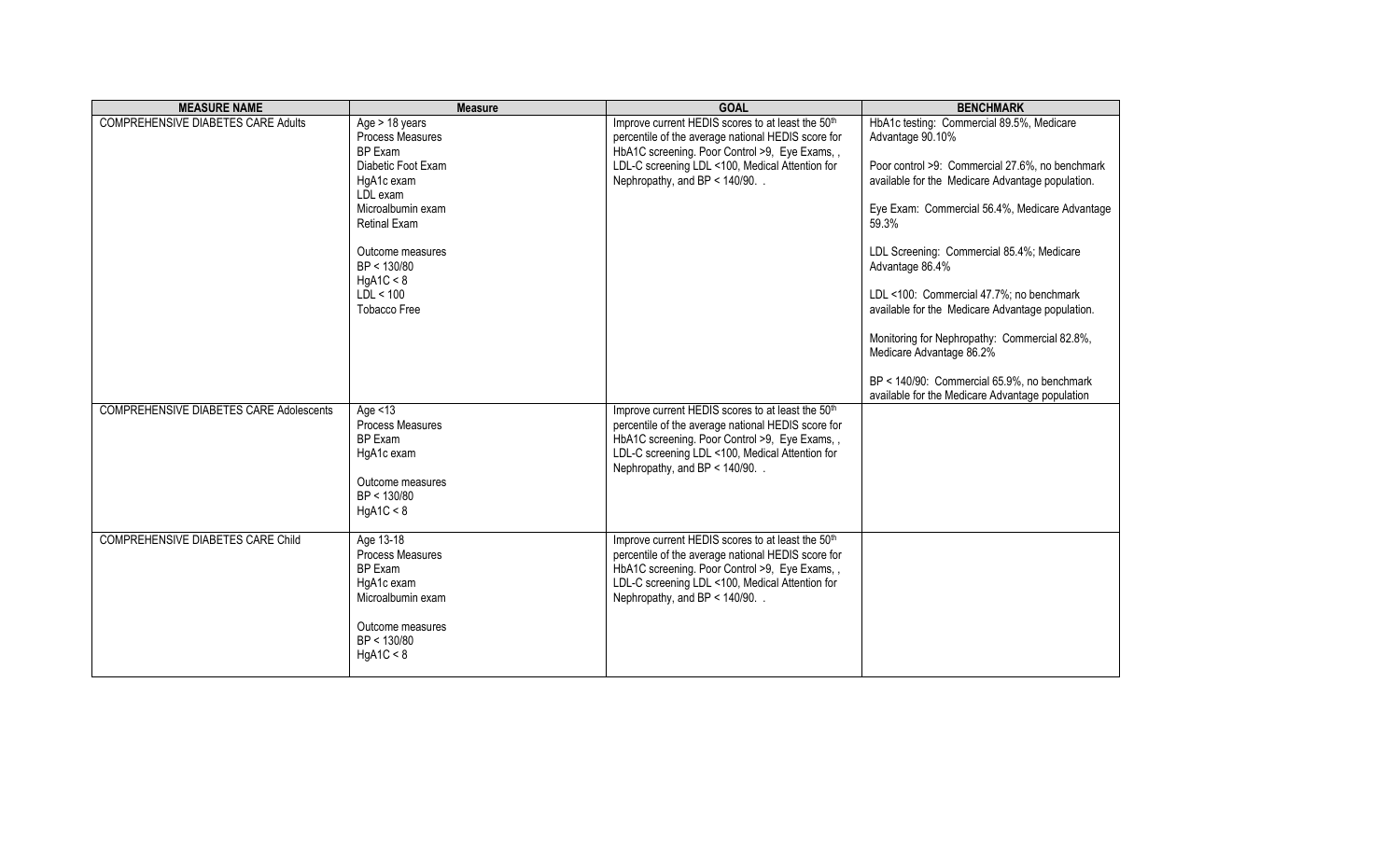| <b>MEASURE NAME</b>                                                   | <b>Measure</b>                                                                                                                                                                                                                                                                                            | <b>GOAL</b>                                                                               | <b>BENCHMARK</b>                                           |
|-----------------------------------------------------------------------|-----------------------------------------------------------------------------------------------------------------------------------------------------------------------------------------------------------------------------------------------------------------------------------------------------------|-------------------------------------------------------------------------------------------|------------------------------------------------------------|
| ADULT/ADOLESCENT IMMUNIZATIONS<br>APPROPRIATE MONITORING FOR PATIENTS | Age $> 11$<br>Herpes Zoster if > 60 (once)<br>Human Papilloma vaccine (Female 13-26, 3 doses)<br>Influenza A annually<br>Pneumococcal Age > 65, every 10 years<br>Td/Tdap every 10 years<br>Varicella 2 doses ever<br>ACE/ARBs, Digoxin, Diuretics, Anticonvulsants,                                      | To exceed the 2010 HEDIS/CAHPS rate of 64.89%.<br>Medication Compliance > 85%             | No NCQA benchmark available<br>No NCQA benchmark available |
| TAKING LONG-TERM MEDICATIONS                                          | Antidepressants)<br>Medication Compliance<br>Lab/Office Monitoring appropriate for Drug                                                                                                                                                                                                                   |                                                                                           |                                                            |
| SPIROMETRY TESTING FOR ASSESSSMENT<br>AND DIAGNOSIS OF COPD           | Diagnosis of COPD<br>Spirometry testing                                                                                                                                                                                                                                                                   | To reach at least the 50 <sup>th</sup> percentile of the average<br>national HEDIS score. | 30.0%                                                      |
| <b>ASTHMA</b>                                                         | $5 - 56$<br>Process Measures<br>Severity Classified with NAEPP guidelines<br>Inhaled corticosteroid, or steroid sparing medication<br>for persistent disease<br>Inhaled short-acting beta-agonist for patients with<br>persistent asthma                                                                  |                                                                                           |                                                            |
| APPOINTMENT AVAILABILTY                                               | Days to third available appointment<br>% of open slots to total slots next month<br>Access %: Percent of patient who should be seen<br>but haven't<br>Access by PCP: Percent of visits by member by<br>assigned PCP<br>Report, don't Benchmark<br>ER/Urgent Care visits / 1000<br>Hospitalizations / 1000 |                                                                                           |                                                            |
| PATIENT SATISFACTION SCORES                                           | <b>CCAPS</b><br>other?                                                                                                                                                                                                                                                                                    |                                                                                           |                                                            |